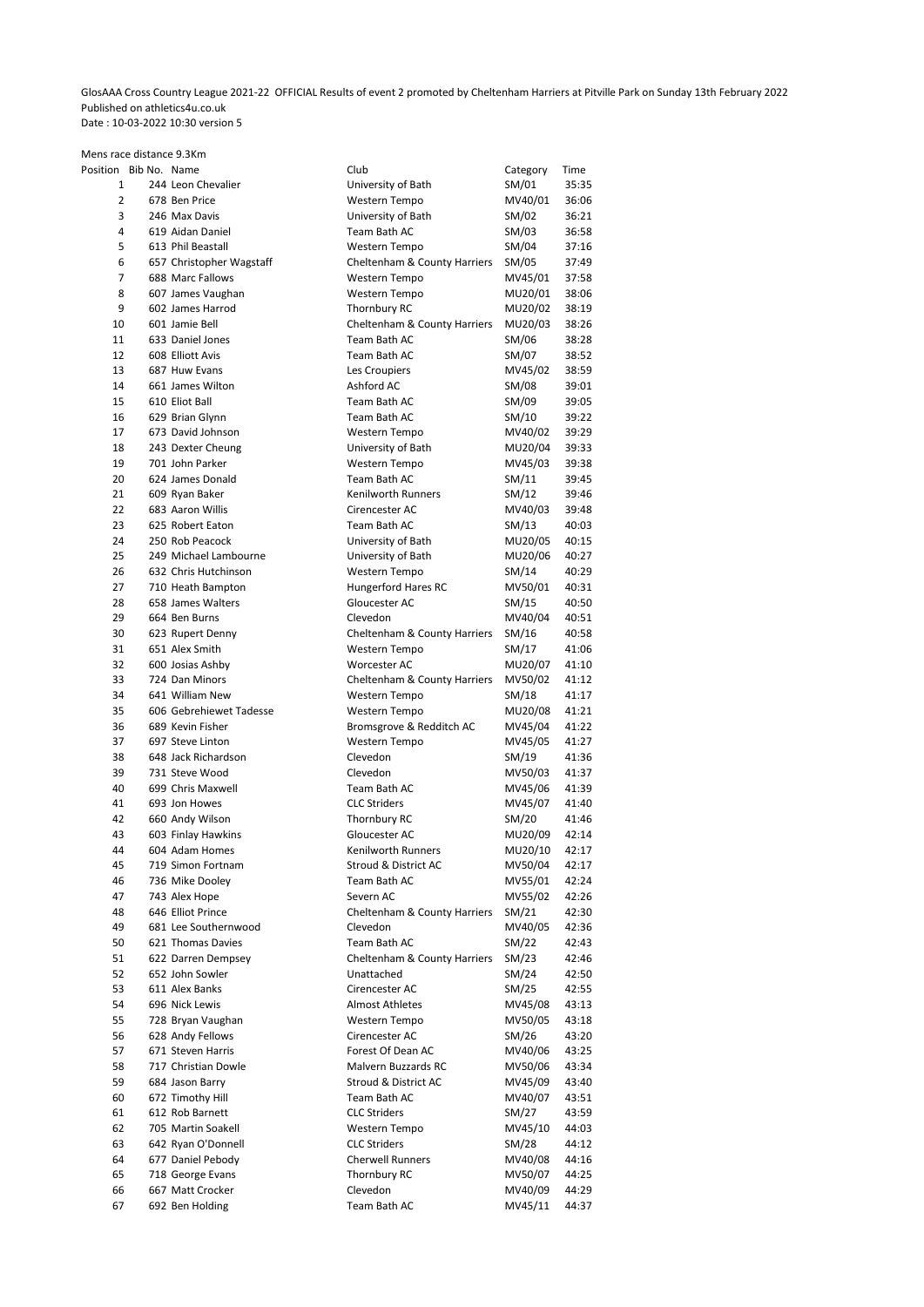| 68  | 636 Clark Lawson          | Western Tempo                | SM/29    | 44:42    |
|-----|---------------------------|------------------------------|----------|----------|
| 69  | 707 Andrew Tyler          | <b>Hereford Couriers</b>     | MV45/12  | 44:43    |
| 70  | 749 Dave McGrath          | <b>Almost Athletes</b>       | MV55/03  | 44:45    |
| 71  | 730 David Whitfield       | Unattached                   | MV50/08  | 44:47    |
| 72  | 634 Tom Kabala            | <b>CLC Striders</b>          | SM/30    | 45:09    |
| 73  | 729 Alec Vincent          | Tewkesbury RC                | MV50/09  | 45:44    |
| 74  | 631 Josh Hand             | <b>Almost Athletes</b>       | SM/31    | 45:45    |
| 75  | 741 Dave Gresswell        | Gloucester AC                | MV55/04  | 45:47    |
| 76  | 649 Steven Rowley         | Western Tempo                | SM/32    | 45:51    |
| 77  | 740 Jim Godden            | Thornbury RC                 | MV55/05  | 45:53    |
| 78  | 756 Niall Urquhart        | Team Bath AC                 | MV55/06  | 45:59    |
| 79  | 627 Matt Evans            | Cheltenham & County Harriers | SM/33    | 46:00    |
| 80  | 617 Greg Chilton          | <b>CLC Striders</b>          | SM/34    | 46:03    |
| 81  | 638 Gary Lewis            | Clevedon                     | SM/35    | 46:09    |
| 82  | 727 Paul Scott            | Unattached                   | MV50/10  | 46:17    |
| 83  | 753 Alan Pitt             | Stroud & District AC         | MV55/07  | 46:38    |
| 84  | 770 John Willson          | <b>CLC Striders</b>          | MV60+/01 | 46:56    |
| 85  | 676 Henry Orna            | Thornbury RC                 | MV40/10  | 47:04    |
| 86  | 738 Gary Farquharson      | <b>Almost Athletes</b>       | MV55/08  | 47:14    |
| 87  | 752 Paul Northup          | <b>CLC Striders</b>          | MV55/09  | 47:16    |
| 88  | 626 Vince Edwards         | Forest Of Dean AC            | SM/36    | 47:29    |
| 89  | 742 Roger Homes           | Kenilworth Runners           | MV55/10  | 47:30    |
| 90  | 765 Clive Richards        | Clevedon                     | MV60+/02 | 47:38    |
| 91  | 722 Daniel Lygo           | Dursley RC                   | MV50/11  | 47:47    |
| 92  | 656 Jonathan Tudor        | Dursley RC                   | SM/37    | 48:03    |
| 93  | 706 Phil Turbard          | Unattached                   | MV45/13  | 48:09    |
| 94  | 231 Hamish Adamson        | <b>Almost Athletes</b>       | MV40/11  | 48:29    |
| 95  | 662 Tom Abrahams          | Clevedon                     | MV40/12  | 48:50    |
| 96  | 695 Mike Kennedy          | <b>Almost Athletes</b>       | MV45/14  | 48:52    |
| 97  | 737 David Durden          | Dursley RC                   | MV55/11  | 49:10    |
| 98  | 680 Daniel Smith          | Stroud & District AC         | MV40/13  | 49:22    |
| 99  | 654 Ross Swain            | Cheltenham & County Harriers | SM/38    | 49:27    |
| 100 | 712 Tim Brock             | <b>CLC Striders</b>          | MV50/12  | 49:29    |
| 101 | 682 James Wilkinson       | Cheltenham & County Harriers | MV40/14  | 50:20    |
| 102 | 723 Eoin McQuone          | <b>CLC Striders</b>          | MV50/13  | 50:34    |
| 103 | 750 Dale Midwinter        | <b>Almost Athletes</b>       | MV55/12  | 50:59    |
| 104 | 755 Nigel Tillott         | Tewkesbury RC                | MV55/13  | 51:08    |
| 105 | 725 Duncan Mounsor        | <b>Almost Athletes</b>       | MV50/14  | 51:29    |
| 106 | 759 Edward Collier        | <b>CLC Striders</b>          | MV60+/03 | 51:37    |
| 107 | 665 Robert Case           | Stroud & District AC         | MV40/15  | 51:52    |
| 108 | 758 Nicholas Allen        | Severn AC                    | MV60+/04 | 52:06    |
| 109 | 645 Mark Potter           | Cheltenham & County Harriers | SM/39    | 52:22    |
| 110 | 757 Steven Wallbridge     | <b>Almost Athletes</b>       | MV55/14  | 53:08    |
| 111 | 751 Peter Mitchener       | <b>Almost Athletes</b>       | MV55/15  | 53:10    |
| 112 | 713 Martin Brook          | Gloucester AC                | MV50/15  | 53:20    |
| 113 | 711 Julian Boon           | Forest Of Dean AC            | MV50/16  | 53:44    |
| 114 | 685 Scott Berry           | Forest Of Dean AC            | MV45/15  | 54:00    |
| 115 | 754 Mohammed Hanif Shaikh | <b>Almost Athletes</b>       | MV55/16  | 54:41    |
| 116 | 668 Christopher Davis     | Gloucester AC                | MV40/16  | 54:49    |
| 117 | 760 David Garnett         | <b>Almost Athletes</b>       | MV60+/05 | 55:11    |
| 118 | 716 Ian Derrick           | <b>Westbury Harriers</b>     | MV50/17  | 56:02    |
| 119 | 747 Richard Lawrence      | <b>Hogweed Trotters</b>      | MV55/17  | 57:18    |
| 120 | 735 Richard Dennant       | Forest Of Dean AC            | MV55/18  | 57:58    |
| 121 | 764 Dorian Matts          | Cirencester AC               | MV60+/06 | 59:01    |
| 122 | 720 Jason Hulance         | <b>Almost Athletes</b>       | MV50/18  | 01:06:08 |
|     |                           |                              |          |          |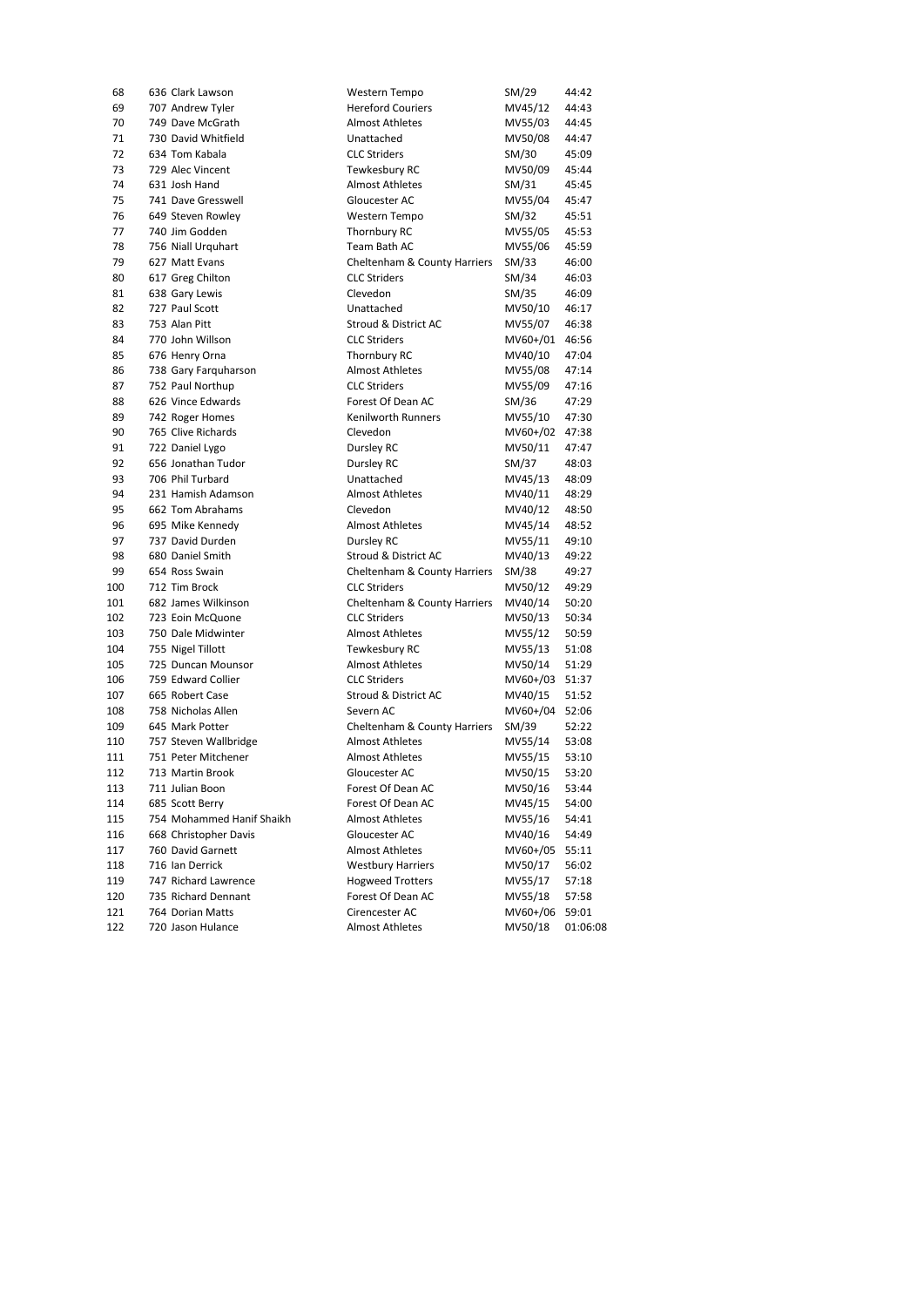| Position       | Club                         | Category                     | Score       | Race Position                             |
|----------------|------------------------------|------------------------------|-------------|-------------------------------------------|
| 1              | Western Tempo [A]            | Team Open - Men              |             | $58$ 2 + 5 + 7 + 8 + 17 + 19              |
| 2              | Team Bath AC [A]             |                              |             | $78$ 4 + 11 + 12 + 15 + 16 + 20           |
| 3              | Cheltenham & County Harriers |                              |             | $178$ $6 + 10 + 30 + 33 + 48 + 51$        |
| 4              | Western Tempo [B]            |                              |             | $218$ $26 + 31 + 34 + 35 + 37 + 55$       |
| 5              | Team Bath AC [B]             |                              |             | $286$ 23 + 40 + 46 + 50 + 60 + 67         |
| 6              | Clevedon                     |                              |             | $302$ 29 + 38 + 39 + 49 + 66 + 81         |
| 7              | <b>CLC Striders</b>          |                              |             | $401$ $41 + 61 + 63 + 72 + 80 + 84$       |
| 8              | Almost Athletes [A]          |                              |             | $474$ 54 + 70 + 74 + 86 + 94 + 96         |
| 9              | Almost Athletes [B]          |                              |             | $661$ $103 + 105 + 110 + 111 + 115 + 117$ |
| Position       | Club                         | Category                     | Score       | <b>Race Position</b>                      |
| 1              | Western Tempo [A]            | Team Masters - Men           |             | $262+7+17$                                |
| 2              | Western Tempo [B]            |                              |             | $111$ $19 + 37 + 55$                      |
| 3              | Clevedon [A]                 |                              |             | $11729 + 39 + 49$                         |
| 4              | Team Bath AC                 |                              |             | $146$ 40 + 46 + 60                        |
| 5              | Stroud & District AC         |                              |             | $187$ 45 + 59 + 83                        |
| 6              | Almost Athletes [A]          |                              |             | $210$ 54 + 70 + 86                        |
| 7              | CLC Striders [A]             |                              |             | $212$ 41 + 84 + 87                        |
| 8              | Thornbury RC                 |                              |             | $227$ 65 + 77 + 85                        |
| 9              | Clevedon [B]                 |                              |             | $25166 + 90 + 95$                         |
| 10             | Forest Of Dean AC            |                              |             | $284$ 57 + 113 + 114                      |
| 11             | Almost Athletes [B]          |                              |             | $293$ 94 + 96 + 103                       |
| 12             | Gloucester AC                |                              |             | $30375 + 112 + 116$                       |
| 13             | CLC Striders [B]             |                              |             | $308$ $100 + 102 + 106$                   |
| 14             | Almost Athletes [C]          |                              |             | 326 105 + 110 + 111                       |
| 15             | Almost Athletes [D]          |                              |             | $354$ $115 + 117 + 122$                   |
| Position       | Club                         | Category                     | Score       | Race Position                             |
| $\mathbf{1}$   | University of Bath           | Team - MU20                  |             | $67$ $18 + 24 + 25$                       |
|                | Boys U15 race distance 4.8Km |                              |             |                                           |
|                | Position Bib No. Name        | Club                         | Category    | Time                                      |
| $\mathbf{1}$   | 590 Harry Maxwell            | Team Bath AC                 | <b>MU15</b> | 18:07                                     |
| 2              | 591 Joshua Maxwell           | Team Bath AC                 | <b>MU15</b> | 18:42                                     |
| 3              | 598 Henry White              | Halo sports foundation       | <b>MU15</b> | 18:47                                     |
| 4              | 589 Dominic Martin           | Cheltenham & County Harriers | <b>MU15</b> | 18:54                                     |
| 5              | 577 Akira Bees               | <b>Westbury Harriers</b>     | <b>MU15</b> | 18:59                                     |
| 6              | 599 Sam Wilson               | Cheltenham & County Harriers | MU15        | 19:03                                     |
| $\overline{7}$ | 592 Murray Pearson           | <b>Westbury Harriers</b>     | <b>MU15</b> | 19:32                                     |
| 8              | 586 Alex Hearn               | Team Bath AC                 | <b>MU15</b> | 19:45                                     |
| 9              | 582 Thomas Darton            | <b>Westbury Harriers</b>     | <b>MU15</b> | 20:29                                     |
| 10             | 581 Anthony Cruise           | Gloucester AC                | <b>MU15</b> | 20:33                                     |
| 11             | 584 Jack Foster              | <b>Westbury Harriers</b>     | MU15        | 21:50                                     |
| 12             | 597 Henry Watson             | <b>Westbury Harriers</b>     | <b>MU15</b> | 22:17                                     |
| 13             | 587 Alex Lygo                | Dursley RC                   | MU15        | 23:22                                     |
| 14             | 579 Casey Boulton            | Stroud & District AC         | <b>MU15</b> | 24:20                                     |
| 15             | 583 Arthur Dennant           | Forest Of Dean AC            | <b>MU15</b> | 27:06                                     |
| Position       | Club                         |                              |             |                                           |
| $\mathbf{1}$   |                              | Category                     | Score       | Race Position<br>$111 + 2 + 8$            |
| $\overline{2}$ | Team Bath AC                 | Team - MU15                  |             | $215 + 7 + 9$                             |
|                | <b>Westbury Harriers</b>     |                              |             |                                           |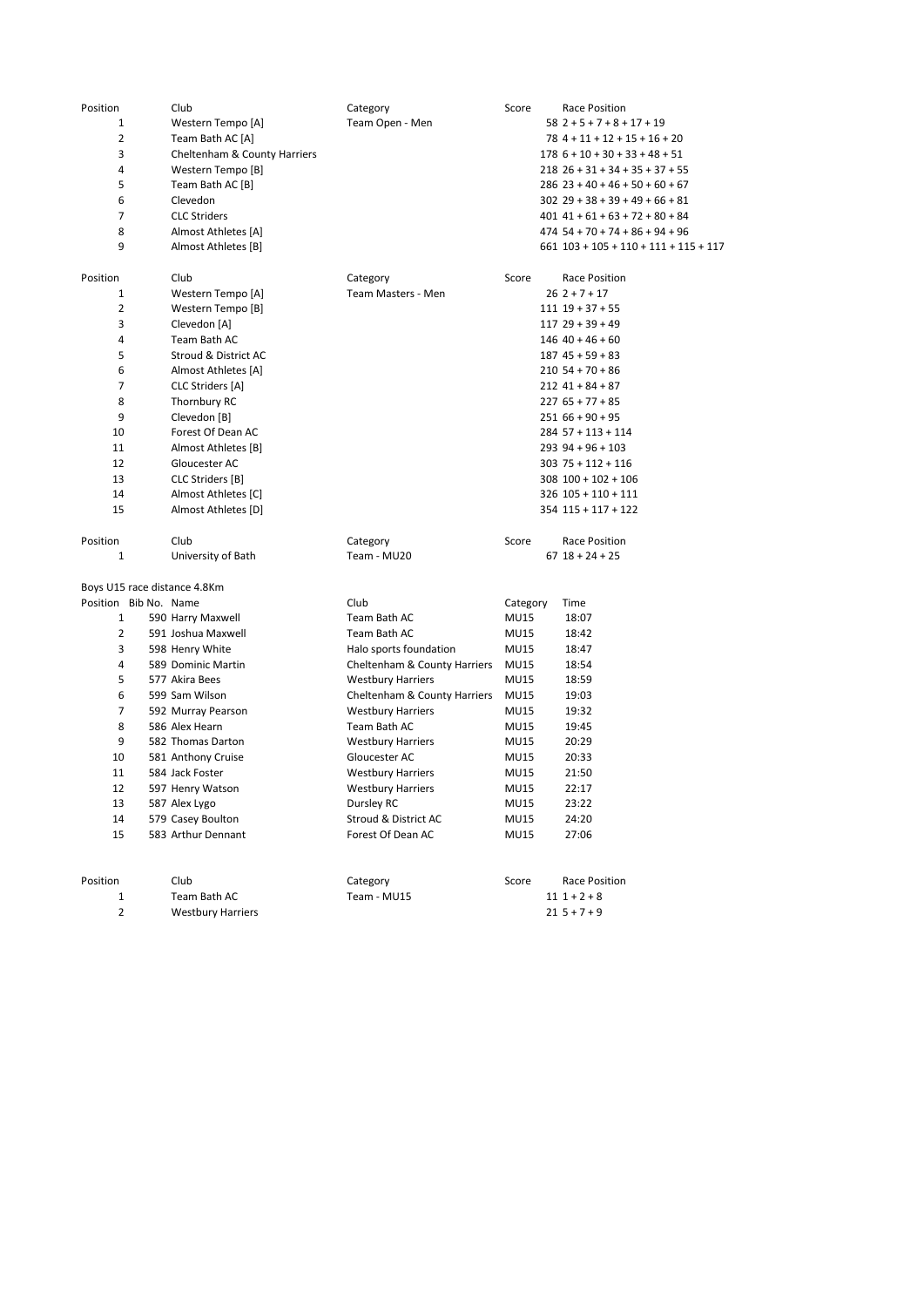Boys U13 race distance 2.7Km

| Position Bib No. Name |                           | Club                                    | Category    | Time  |
|-----------------------|---------------------------|-----------------------------------------|-------------|-------|
| $\mathbf{1}$          | 565 Patrick Paul          | <b>Cheltenham &amp; County Harriers</b> | <b>MU13</b> | 10:22 |
| $\overline{2}$        | 563 Tobi-Lee Loughlin     | Team Bath AC                            | <b>MU13</b> | 10:26 |
| 3                     | 230 Stirling Rolls        | <b>Tockington Manor School</b>          | <b>MU13</b> | 10:48 |
| 4                     | 545 Michael Astor         | <b>Bourton Roadrunners</b>              | <b>MU13</b> | 10:52 |
| 5                     | 575 Tom Wightman          | Cheltenham & County Harriers            | <b>MU13</b> | 10:57 |
| 6                     | 567 Jack Pennell          | Cheltenham & County Harriers            | <b>MU13</b> | 11:11 |
| $\overline{7}$        | 554 Barney Golledge       | Gloucester AC                           | <b>MU13</b> | 11:14 |
| 8                     | 573 Teddy Spurr           | Unattached                              | <b>MU13</b> | 11:22 |
| 9                     | 562 Charlie Lloyd-Bostock | Team Bath AC                            | <b>MU13</b> | 11:37 |
| 10                    | 559 Matthew Hunton        | Chippenham Harriers                     | <b>MU13</b> | 11:41 |
| 11                    | 570 Harry Shaylor         | <b>Bourton Roadrunners</b>              | <b>MU13</b> | 11:52 |
| 12                    | 553 Sidney Davis          | <b>Westbury Harriers</b>                | <b>MU13</b> | 11:55 |
| 13                    | 558 Lucas Hartley         | <b>Bourton Roadrunners</b>              | <b>MU13</b> | 11:57 |
| 14                    | 227 Jenson Edge           | <b>Tockington Manor School</b>          | <b>MU13</b> | 11:57 |
| 15                    | 546 Edward Atkins         | Cheltenham & County Harriers            | <b>MU13</b> | 12:05 |
| 16                    | 561 Harry Knight          | Cheltenham & County Harriers            | <b>MU13</b> | 12:09 |
| 17                    | 229 Joshua Newman         | <b>Tockington Manor School</b>          | <b>MU13</b> | 12:11 |
| 18                    | 574 Fred Tyler            | Hereford & County AC                    | <b>MU13</b> | 12:19 |
| 19                    | 560 Samuel Jarvis         | Cheltenham & County Harriers            | <b>MU13</b> | 13:23 |
| 20                    | 568 Jacob Sanchez-Fulton  | Team Bath AC                            | <b>MU13</b> | 13:48 |
| 21                    | 228 Charlie Newman        | <b>Tockington Manor School</b>          | <b>MU13</b> | 13:51 |
| 22                    | 566 William Peng          | Cheltenham & County Harriers            | <b>MU13</b> | 15:01 |
| 23                    | 555 Logan Griffiths       | Gloucester AC                           | <b>MU13</b> | 15:09 |
|                       |                           |                                         |             |       |

| Position | Club                             | Category    | Score | Race Position       |
|----------|----------------------------------|-------------|-------|---------------------|
|          | Cheltenham & County Harriers [A] | Team - MU13 |       | $12$ 1 + 5 + 6      |
| 2        | <b>Bourton Roadrunners</b>       |             |       | $284 + 11 + 13$     |
| 3        | Team Bath AC                     |             |       | $312+9+20$          |
| 4        | <b>Tockington Manor School</b>   |             |       | $34$ 3 + 14 + 17    |
| 5        | Cheltenham & County Harriers [B] |             |       | $50$ $15 + 16 + 19$ |
|          |                                  |             |       |                     |

| Boys U11 race distance 2.2Km |  |                             |                                |             |       |
|------------------------------|--|-----------------------------|--------------------------------|-------------|-------|
| Position Bib No. Name        |  |                             | Club                           | Category    | Time  |
| $\mathbf{1}$                 |  | 217 Fletcher Rogers         | <b>Tockington Manor School</b> | <b>MU11</b> | 09:35 |
| $\overline{2}$               |  | 507 George Bull             | <b>Swindon Harriers</b>        | <b>MU11</b> | 09:40 |
| 3                            |  | 532 Freddie Rendell         | Stroud & District AC           | <b>MU11</b> | 09:42 |
| 4                            |  | 528 Rory Osborne            | Team Bath AC                   | MU11        | 09:43 |
| 5                            |  | 500 Edward Hare             | <b>Bourton Roadrunners</b>     | MU11        | 09:45 |
| 6                            |  | 521 Albert Jakubowski       | Team Bath AC                   | MU11        | 09:58 |
| $\overline{7}$               |  | 541 Monty Wilkins           | Cheltenham & County Harriers   | MU11        | 10:02 |
| 8                            |  | 536 Joe Shaylor             | <b>Bourton Roadrunners</b>     | MU11        | 10:04 |
| 9                            |  | 544 Toby Wood               | Swindon Harriers               | <b>MU11</b> | 10:05 |
| 10                           |  | 508 Noah Chatterton         | Cheltenham & County Harriers   | <b>MU11</b> | 10:10 |
| 11                           |  | 510 Sebastian Compton-Evans | Cirencester AC                 | MU11        | 10:13 |
| 12                           |  | 208 Finn Cordle             | <b>Tockington Manor School</b> | MU11        | 10:14 |
| 13                           |  | 516 Ernie Hayward           | Cirencester AC                 | MU11        | 10:14 |
| 14                           |  | 534 Bertie Rodgers          | Cheltenham & County Harriers   | MU11        | 10:14 |
| 15                           |  | 509 Max Coleman             | Stroud & District AC           | <b>MU11</b> | 10:15 |
| 16                           |  | 517 Sebastian Heath         | South Glos AC                  | MU11        | 10:21 |
| 17                           |  | 523 Alexander Kirk          | Dursley RC                     | MU11        | 10:23 |
| 18                           |  | 219 Jackson Stoneman        | <b>Tockington Manor School</b> | MU11        | 10:25 |
| 19                           |  | 501 Niall Bagot             | <b>Swindon Harriers</b>        | MU11        | 10:25 |
| 20                           |  | 540 Zach Troughton          | Unattached                     | MU11        | 10:26 |
| 21                           |  | 537 Kipp Stevens            | <b>Bourton Roadrunners</b>     | MU11        | 10:26 |
| 22                           |  | 218 Janu Sapkota            | <b>Tockington Manor School</b> | MU11        | 10:32 |
| 23                           |  | 211 Dorian Glauzy           | <b>Tockington Manor School</b> | MU11        | 10:33 |
| 24                           |  | 515 Will Harvey             | <b>Bourton Roadrunners</b>     | MU11        | 10:34 |
| 25                           |  | 538 Alexander Stokes        | Team Bath AC                   | MU11        | 10:37 |
| 26                           |  | 520 Adam Hunton             | <b>Chippenham Harriers</b>     | MU11        | 10:42 |
| 27                           |  | 215 Hugo Lewis              | <b>Tockington Manor School</b> | MU11        | 10:47 |
| 28                           |  | 527 Hamish Murray           | <b>Swindon Harriers</b>        | <b>MU11</b> | 10:52 |
| 29                           |  | 533 Arthur Roberts          | Cheltenham & County Harriers   | <b>MU11</b> | 10:53 |
| 30                           |  | 518 Oscar Henson            | Unattached                     | MU11        | 10:58 |
| 31                           |  | 529 Milo Parsons            | Cheltenham & County Harriers   | <b>MU11</b> | 11:01 |
| 32                           |  | 512 Harry Groves            | Droitwich AC                   | MU11        | 11:02 |
| 33                           |  | 209 Harrison Cullis         | <b>Tockington Manor School</b> | MU11        | 11:06 |
| 34                           |  | 210 Oliver Galpin           | <b>Tockington Manor School</b> | MU11        | 11:08 |
| 35                           |  | 526 Leo McCaffrey-Endsor    | Cheltenham & County Harriers   | MU11        | 11:08 |
| 36                           |  | 531 George Pike             | <b>Chippenham Tristars</b>     | <b>MU11</b> | 11:09 |
| 37                           |  | 506 Rufus Buckland          | Cheltenham & County Harriers   | MU11        | 11:10 |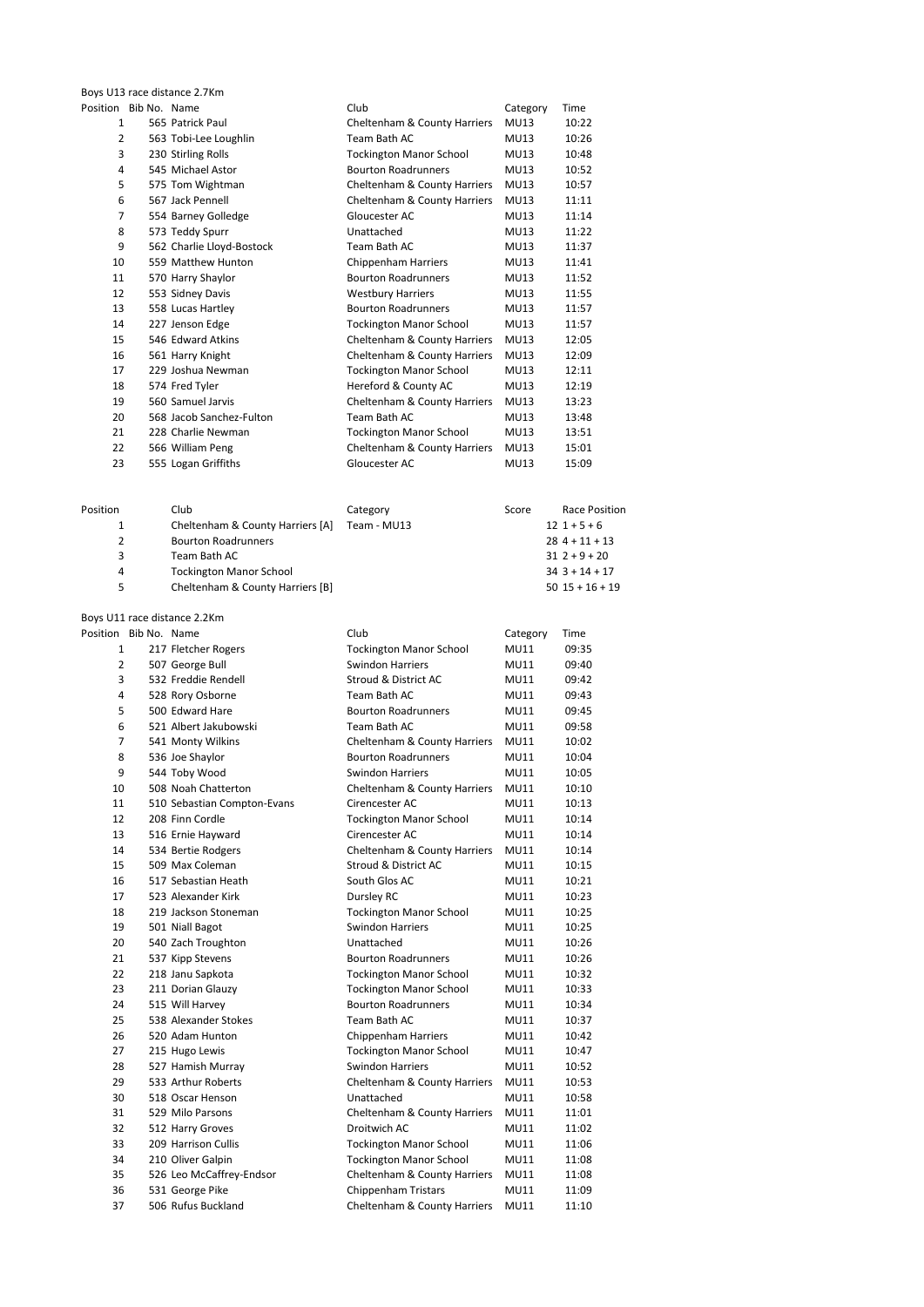| 38 | 502 Lucas Baker       | Cheltenham & County Harriers   | <b>MU11</b> | 11:12 |
|----|-----------------------|--------------------------------|-------------|-------|
| 39 | 511 Travis Edwards    | Forest Of Dean AC              | <b>MU11</b> | 11:13 |
| 40 | 214 Isaac Latiff      | <b>Tockington Manor School</b> | <b>MU11</b> | 11:16 |
| 41 | 530 George Phillimore | Cheltenham & County Harriers   | <b>MU11</b> | 11:22 |
| 42 | 519 Freddie Hole      | Cheltenham & County Harriers   | <b>MU11</b> | 11:26 |
| 43 | 207 Parish Bailey     | <b>Tockington Manor School</b> | <b>MU11</b> | 11:32 |
| 44 | 525 Evan Lawler       | Cheltenham & County Harriers   | <b>MU11</b> | 11:50 |
| 45 | 542 Alex Willett      | Cheltenham & County Harriers   | <b>MU11</b> | 12:00 |
| 46 | 543 Morgan Wilson     | Cheltenham & County Harriers   | <b>MU11</b> | 12:13 |
| 47 | 213 Isaac Lamb        | <b>Tockington Manor School</b> | <b>MU11</b> | 12:13 |
|    |                       |                                |             |       |

| Position | Club                               | Category    | Score | Race Position       |
|----------|------------------------------------|-------------|-------|---------------------|
| 1        | Swindon Harriers                   | Team - MU11 |       | $302+9+19$          |
| 2        | Cheltenham & County Harriers [A]   |             |       | $31 \t7 + 10 + 14$  |
| 3        | <b>Tockington Manor School [A]</b> |             |       | $311 + 12 + 18$     |
| 4        | <b>Bourton Roadrunners</b>         |             |       | $345+8+21$          |
| 5        | Team Bath AC                       |             |       | $354+6+25$          |
| 6        | <b>Tockington Manor School [B]</b> |             |       | $72$ $22 + 23 + 27$ |
| 7        | Cheltenham & County Harriers [B]   |             |       | $9529 + 31 + 35$    |
| 8        | <b>Tockington Manor School [C]</b> |             |       | $107$ 33 + 34 + 40  |
| 9        | Cheltenham & County Harriers [C]   |             |       | $116$ 37 + 38 + 41  |
| 10       | Cheltenham & County Harriers [D]   |             |       | $131$ 42 + 44 + 45  |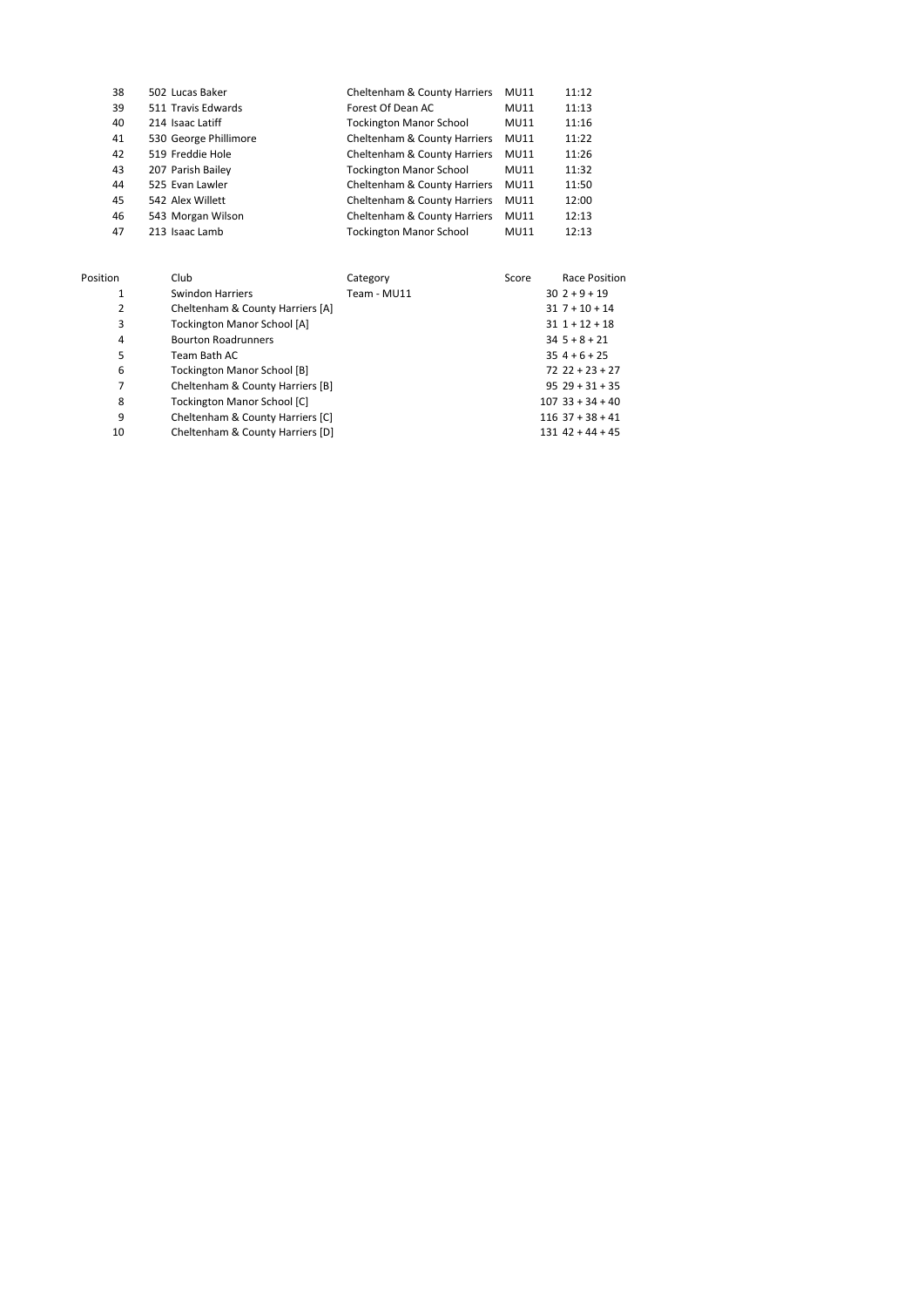Ladies / MU17 / MV65+ race distance 6.4Km

| Position Bib No. Name |                             | Club                                    | Category | Time  |
|-----------------------|-----------------------------|-----------------------------------------|----------|-------|
| 1                     | 345 Arty Wilson-Spence      | Worcester AC                            | MU17/01  | 26:08 |
| 2                     | 335 Matthew Brunnock        | Hereford & County AC                    | MU17/02  | 26:21 |
| 3                     | 343 Dylan Stoneman          | Team Bath AC                            | MU17/03  | 26:28 |
| 4                     | 348 Kiya Dee                | Cheltenham & County Harriers            | LU17/01  | 27:08 |
| 5                     | 409 Amber Gascoigne         | Team Bath AC                            | LV40/01  | 27:34 |
| 6                     | 344 Bexley Turbard          | Cheltenham & County Harriers            | MU17/04  | 27:47 |
| $\overline{7}$        |                             | Stroud & District AC                    |          | 27:53 |
|                       | 396 Kimberley Newcombe      |                                         | LV35/01  |       |
| 8                     | 372 Ella Burfitt            | Cheltenham & County Harriers            | SL/01    | 28:22 |
| 9                     | 392 Naomi Eaton             | Western Tempo                           | LV35/02  | 28:36 |
| 10                    | 365 Freya Spruit            | Team Bath AC                            | LU20/01  | 28:38 |
| 11                    | 336 Linus Burnage           | Worcester AC                            | MU17/05  | 28:46 |
| 12                    | 334 Matthew Brooks          | Dursley RC                              | MU17/06  | 28:51 |
| 13                    | 375 Isabel Davis            | Team Bath AC                            | SL/02    | 28:56 |
| 14                    | 369 Chelsea Baker           | Royal Navy AC                           | SL/03    | 29:06 |
| 15                    | 338 Charlie Coles           | Gloucester AC                           | MU17/07  | 29:29 |
| 16                    | 371 Alexandra Binley        | Team Bath AC                            | SL/04    | 29:32 |
| 17                    | 410 Samantha Harris         |                                         |          | 29:37 |
|                       |                             | Forest Of Dean AC                       | LV40/02  |       |
| 18                    | 366 Ella Treby              | Team Bath AC                            | LU20/02  | 29:48 |
| 19                    | 415 Helen Knight            | <b>CLC Striders</b>                     | LV40/03  | 29:57 |
| 20                    | 363 Millie Porter           | Gloucester AC                           | LU20/03  | 30:16 |
| 21                    | 353 Lucy Holdsworth         | Dursley RC                              | LU17/02  | 30:23 |
| 22                    | 389 Liza Bradshaw           | <b>CLC Striders</b>                     | LV35/03  | 30:40 |
| 23                    | 400 Natalie Southernwood    | Clevedon                                | LV35/04  | 31:00 |
| 24                    | 426 Joanne Gallagher        | Clevedon                                | LV45/01  | 31:12 |
| 25                    | 340 William Holyoak         | Tewkesbury RC                           | MU17/08  | 31:15 |
| 26                    | 387 Nea Sneddon-Jenkins     | Cirencester AC                          | SL/05    | 31:17 |
| 27                    | 448 Fee Maycock             |                                         |          | 31:19 |
|                       |                             | Western Tempo                           | LV50/01  |       |
| 28                    | 358 Amelia Newell           | Gloucester AC                           | LU17/03  | 31:20 |
| 29                    | 352 Evie Hawkesford-Johnson | Worcester AC                            | LU17/04  | 31:27 |
| 30                    | 355 Seren Jones             | Gloucester AC                           | LU17/05  | 31:29 |
| 31                    | 407 Patricia Dendy          | <b>Almost Athletes</b>                  | LV40/04  | 31:43 |
| 32                    | 384 Laura Meech             | Clevedon                                | SL/06    | 31:44 |
| 33                    | 423 Jo Wilkie               | <b>Cheltenham &amp; County Harriers</b> | LV40/05  | 32:00 |
| 34                    | 401 Rachel Vines            | <b>CLC Striders</b>                     | LV35/05  | 32:15 |
| 35                    | 391 Frances Crozier         | Clevedon                                | LV35/06  | 32:19 |
| 36                    | 342 Rowan Sheard            | Gloucester AC                           | MU17/09  | 32:24 |
| 37                    |                             |                                         |          |       |
|                       | 385 Lizzi Pitt              | Team Bath AC                            | SL/07    | 32:27 |
| 38                    | 419 Sarah Sheppard          | Cheltenham & County Harriers            | LV40/06  | 32:29 |
| 39                    | 367 Izzy Axford             | Western Tempo                           | SL/08    | 32:30 |
| 40                    | 457 Cath Dale               | Team Bath AC                            | LV55/01  | 32:35 |
| 41                    | 478 Tom Hutchison           | Team Bath AC                            | MV65/01  | 32:41 |
| 42                    | 417 Kim Millward            | Gloucester AC                           | LV40/07  | 32:43 |
| 43                    | 390 Rachael Cary            | <b>CLC Striders</b>                     | LV35/07  | 32:45 |
| 44                    | 430 Emma Jeffery            | Gloucester AC                           | LV45/02  | 32:48 |
| 45                    | 346 Keira Barry             | Gloucester AC                           | LU17/06  | 33:01 |
| 46                    | 377 Amy Glynn               | Team Bath AC                            | SL/09    | 33:05 |
| 47                    | 427 Liz Halliwell           | <b>Cotswold Allrunners</b>              | LV45/03  | 33:15 |
| 48                    | 422 Nicola Whiteman         | Cheltenham & County Harriers            | LV40/08  | 33:27 |
|                       |                             |                                         |          |       |
| 49                    | 424 Fiona Brady-Miller      | <b>CLC Striders</b>                     | LV45/04  | 33:37 |
| 50                    | 434 Deborah Rees            | <b>CLC Striders</b>                     | LV45/05  | 33:38 |
| 51                    | 373 Brittany Crombie        | Cheltenham & County Harriers            | SL/10    | 33:41 |
| 52                    | 408 Georgina Emile          | Angels RC                               | LV40/09  | 33:42 |
| 53                    | 242 Florrie Betts           | University of Bath                      | SL/11    | 33:46 |
| 54                    | 376 Holly Derrick           | Cheltenham & County Harriers            | SL/12    | 33:53 |
| 55                    | 356 Emily Judson            | Stroud & District AC                    | LU17/07  | 33:59 |
| 56                    | 416 Leanne Meek             | Forest Of Dean AC                       | LV40/10  | 34:02 |
| 57                    | 466 Mary Derrick            | <b>Hogweed Trotters</b>                 | LV60/01  | 34:10 |
| 58                    | 454 Tracy Allan             | Clevedon                                | LV55/02  | 34:14 |
| 59                    | 397 Laura Orna              | Thornbury RC                            | LV35/08  | 34:16 |
|                       |                             |                                         |          |       |
| 60                    | 433 Amelia Mullins          | <b>CLC Striders</b>                     | LV45/06  | 34:25 |
| 61                    | 362 Lucy Jeffery            | Gloucester AC                           | LU20/04  | 34:32 |
| 62                    | 364 Amber Spackman          | Gloucester AC                           | LU20/05  | 34:47 |
| 63                    | 386 Issy Ravenhill          | Almost Athletes                         | SL/13    | 34:47 |
| 64                    | 347 Beth Collins            | Stroud & District AC                    | LU17/08  | 34:55 |
| 65                    | 421 Victoria Watkins        | Worcester AC                            | LV40/11  | 35:37 |
| 66                    | 406 Katie Coleman           | <b>Almost Athletes</b>                  | LV40/12  | 35:43 |
| 67                    | 446 Jennifer Glass          | <b>Bourton Roadrunners</b>              | LV50/02  | 35:46 |
| 68                    | 479 Paul King               | Team Bath AC                            | MV65/02  | 36:08 |
| 69                    | 382 Lucinda Lumley          | Angels RC                               | SL/14    | 36:11 |
|                       |                             | Team Bath AC                            | LV50/03  |       |
| 70                    | 452 Philippa Spruit         |                                         |          | 36:13 |
| 71                    | 456 Helen Ball              | Clevedon                                | LV55/03  | 36:16 |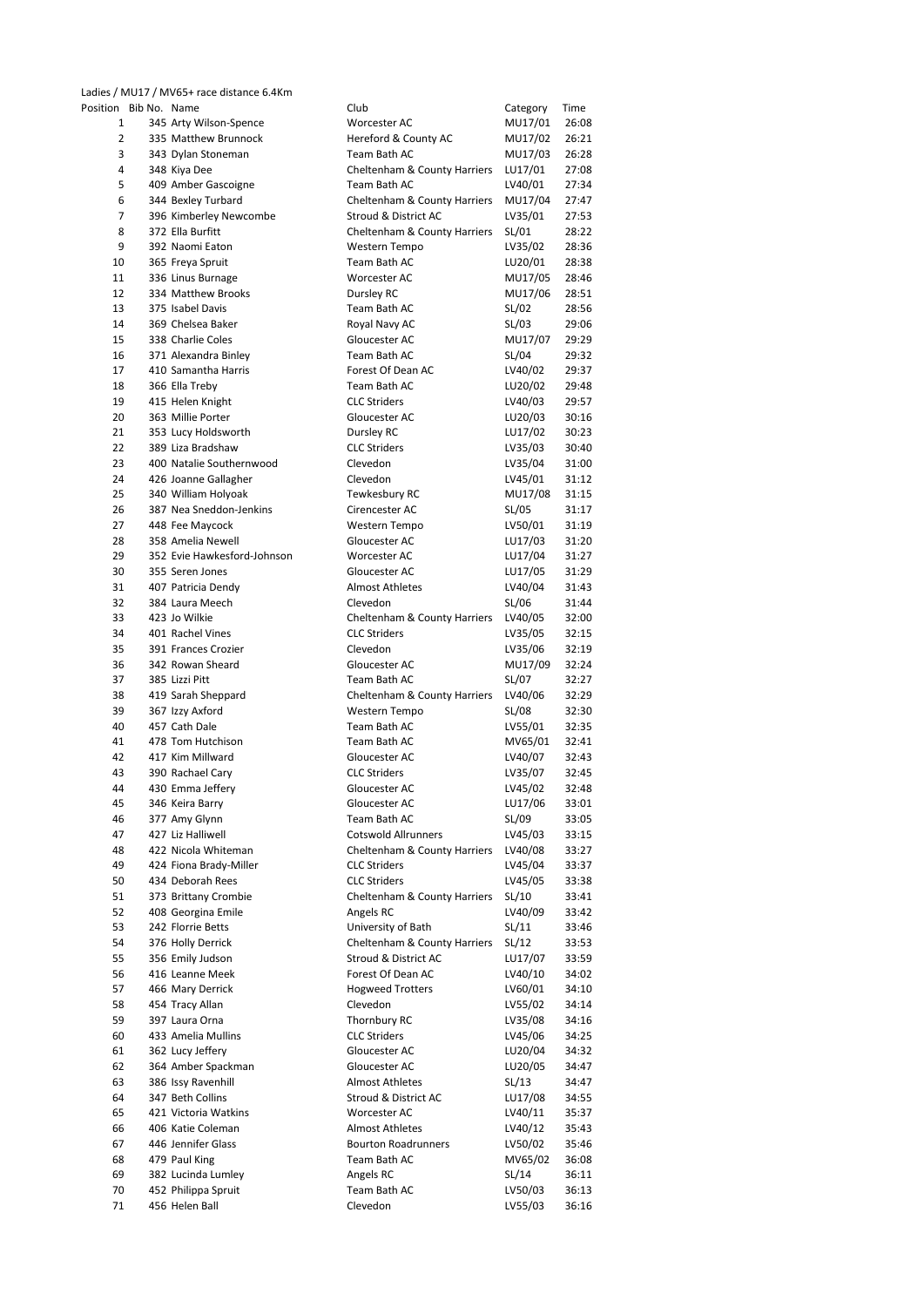| 72  | 381 Sophie Longley      | <b>Almost Athletes</b>        | SL/15    | 36:16 |
|-----|-------------------------|-------------------------------|----------|-------|
| 73  | 420 Angela Twine        | Droitwich AC                  | LV40/13  | 36:18 |
| 74  | 459 Sherryl Hall        | Forest Of Dean AC             | LV55/04  | 36:18 |
| 75  | 481 Alan Robertson      | Forest Of Dean AC             | MV65/03  | 36:23 |
| 76  | 402 Ivana Wilson        | <b>Almost Athletes</b>        | LV35/09  | 36:57 |
| 77  | 483 Paul Beaumont       | <b>Running Somewhere Else</b> | MV70/01  | 37:17 |
| 78  | 463 Joanna Roberts      | Cirencester AC                | LV55/05  | 37:40 |
| 79  | 380 Charlotte Kerr      | <b>CLC Striders</b>           | SL/16    | 37:50 |
| 80  | 477 John Hargreaves     | <b>Great Western Runners</b>  | MV65/04  | 37:59 |
| 81  | 484 Arthur Daley        | Gloucester AC                 | MV70/02  | 38:08 |
| 82  | 378 Charlotte Hall      | Gloucester AC                 | SL/17    | 38:16 |
| 83  | 351 Laura Evans         | Thornbury RC                  | LU17/09  | 38:25 |
| 84  | 485 Chris Foley         | Thornbury RC                  | MV70/03  | 38:28 |
| 85  | 350 Lyra Elliott-Jones  | Cirencester AC                | LU17/10  | 38:32 |
| 86  | 455 Sue Baldwin         | Tewkesbury RC                 | LV55/06  | 38:35 |
| 87  | 471 Margaret Thompson   | <b>Swindon Harriers</b>       | LV65/01  | 38:37 |
| 88  | 474 Carol Cowley        | Tewkesbury RC                 | LV70/01  | 38:42 |
| 89  | 435 Sally Richards      | Clevedon                      | LV45/07  | 38:54 |
| 90  | 388 Teresa Bennett      | Angels RC                     | LV35/10  | 38:59 |
| 91  | 441 Rachel Brown        | Dursley RC                    | LV50/04  | 39:05 |
| 92  | 436 Jane Sauer          | Tewkesbury RC                 | LV45/08  | 39:16 |
| 93  | 487 Mungo Park          | Tewkesbury RC                 | MV70/04  | 39:40 |
| 94  | 414 Victoria Kennedy    | <b>Almost Athletes</b>        | LV40/14  | 39:49 |
| 95  | 425 Sarah Dennis        | Tewkesbury RC                 | LV45/09  | 40:36 |
| 96  | 438 Bronwen Tyler-Jones | <b>Hereford Couriers</b>      | LV45/10  | 41:02 |
| 97  | 437 Emma Stalberg       | Gloucester AC                 | LV45/11  | 41:40 |
| 98  | 489 Ian Thompson        | <b>Swindon Harriers</b>       | MV70/05  | 41:52 |
| 99  | 411 Charlie Haward      | <b>CLC Striders</b>           | LV40/15  | 41:54 |
| 100 | 443 Julie Churchill     | Droitwich AC                  | LV50/05  | 42:08 |
| 101 | 450 Sheena Moseley      | Tewkesbury RC                 | LV50/06  | 42:38 |
| 102 | 462 Mandy Neufeld       | Angels RC                     | LV55/07  | 42:46 |
| 103 | 444 Nicola Derrick      | <b>Westbury Harriers</b>      | LV50/07  | 42:59 |
| 104 | 445 Sara Force          | Angels RC                     | LV50/08  | 43:19 |
| 105 | 432 Emily Meadows       | Tewkesbury RC                 | LV45/12  | 44:52 |
| 106 | 490 Stefan Shillington  | <b>Kenilworth Runners</b>     | MV75+/01 | 47:05 |
| 107 | 395 Laura Kent          | Tewkesbury RC                 | LV35/11  | 48:46 |
| 108 | 464 Samantha Robinson   | Tewkesbury RC                 | LV55/08  | 48:46 |
| 109 | 467 Carol Mosses        | Thornbury RC                  | LV60/02  | 58:15 |
|     |                         |                               |          |       |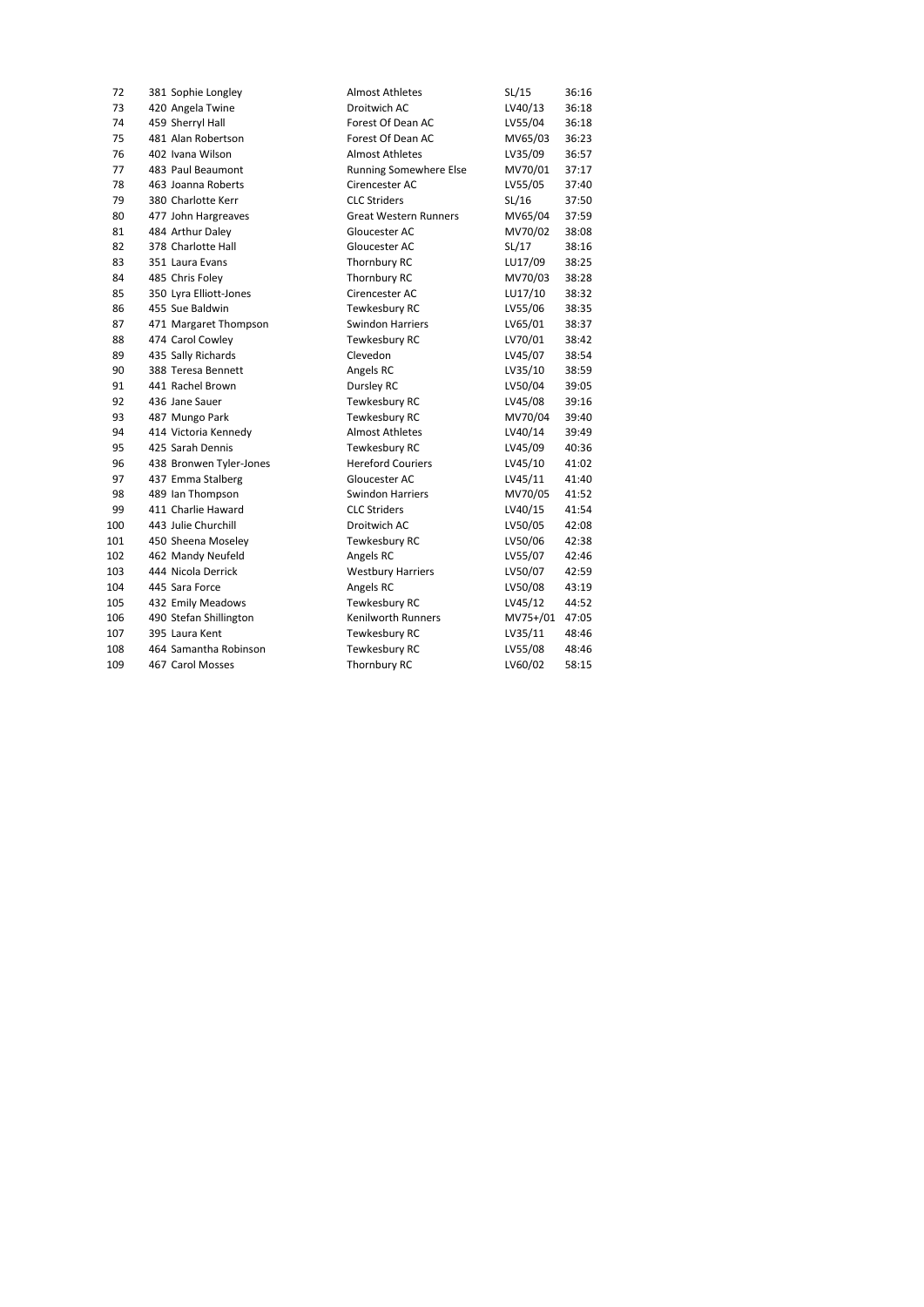| Position              | Club                                    | Category                        | Score    | Race Position                                |
|-----------------------|-----------------------------------------|---------------------------------|----------|----------------------------------------------|
| 1                     | Team Bath AC [A]                        | Team Open - Ladies              |          | $28$ 5 + 10 + 13                             |
| 2                     | Team Bath AC [B]                        |                                 |          | $71$ $16 + 18 + 37$                          |
| 3                     | CLC Striders [A]                        |                                 |          | $75$ $19 + 22 + 34$                          |
| 4                     | Western Tempo                           |                                 |          | $759 + 27 + 39$                              |
| 5                     | Clevedon [A]                            |                                 |          | $79$ 23 + 24 + 32                            |
| 6                     | Cheltenham & County Harriers [A]        |                                 |          | $798 + 33 + 38$                              |
| $\overline{7}$        | Gloucester AC [A]                       |                                 |          | $106$ 20 + 42 + 44                           |
| 8                     | CLC Striders [B]                        |                                 |          | $142$ $43 + 49 + 50$                         |
| 9                     | Forest Of Dean AC                       |                                 |          | $147$ $17 + 56 + 74$<br>$153$ $48 + 51 + 54$ |
| 10                    | Cheltenham & County Harriers [B]        |                                 |          | $156$ 40 + 46 + 70                           |
| 11<br>12              | Team Bath AC [C]<br>Almost Athletes [A] |                                 |          | $160$ 31 + 63 + 66                           |
| 13                    | Clevedon [B]                            |                                 |          | $164$ 35 + 58 + 71                           |
| 14                    | Gloucester AC [B]                       |                                 |          | $20561 + 62 + 82$                            |
| 15                    | Angels RC                               |                                 |          | $211$ 52 + 69 + 90                           |
| 16                    | CLC Striders [C]                        |                                 |          | $23860 + 79 + 99$                            |
| 17                    | Almost Athletes [B]                     |                                 |          | $242$ 72 + 76 + 94                           |
| 18                    | Tewkesbury RC [A]                       |                                 |          | $266$ $86 + 88 + 92$                         |
| 19                    | Tewkesbury RC [B]                       |                                 |          | $301$ 95 + 101 + 105                         |
|                       |                                         |                                 |          |                                              |
| Position              | Club                                    | Category                        | Score    | Race Position                                |
| 1                     | <b>CLC Striders [A]</b>                 | Team Masters - Ladies           |          | $75$ $19 + 22 + 34$                          |
| 2                     | Clevedon [A]                            |                                 |          | $82$ $23 + 24 + 35$                          |
| 3                     | Team Bath AC                            |                                 |          | $1155 + 40 + 70$                             |
| 4                     | Cheltenham & County Harriers            |                                 |          | $119$ 33 + 38 + 48                           |
| 5                     | CLC Striders [B]                        |                                 |          | $142$ $43 + 49 + 50$                         |
| 6                     | Forest Of Dean AC                       |                                 |          | $147$ $17 + 56 + 74$                         |
| 7                     | <b>Almost Athletes</b>                  |                                 |          | $173$ $31 + 66 + 76$                         |
| 8                     | Gloucester AC                           |                                 |          | $183$ 42 + 44 + 97                           |
| 9                     | Clevedon [B]                            |                                 |          | $218$ 58 + 71 + 89                           |
| 10                    | Angels RC                               |                                 |          | $244$ 52 + 90 + 102                          |
| 11                    | Tewkesbury RC [A]                       |                                 |          | $266$ $86 + 88 + 92$                         |
| 12                    | Tewkesbury RC [B]                       |                                 |          | $301$ 95 + 101 + 105                         |
|                       |                                         |                                 |          |                                              |
| Position<br>1         | Club<br>Gloucester AC [A]               | Category<br>Team - LU20         | Score    | Race Position<br>$143$ $20 + 61 + 62$        |
|                       |                                         |                                 |          |                                              |
| Position              | Club                                    | Category                        | Score    | Race Position                                |
| 1                     | Gloucester AC [B]                       | Team - LU17                     |          | $103$ $28 + 30 + 45$                         |
|                       |                                         |                                 |          |                                              |
|                       | Girls U15 race distance 4.8Km           |                                 |          |                                              |
| Position Bib No. Name |                                         | Club                            | Category | Time                                         |
| 1                     | 328 Sienna Rosewell                     | <b>Stroud &amp; District AC</b> | LU15     | 22:26                                        |
| 2                     | 324 Lilia Mico                          | Worcester AC                    | LU15     | 23:37                                        |
| 3                     | 329 Esther Rumsey                       | Stroud & District AC            | LU15     | 23:47                                        |
| 4                     | 321 Corinne Jones                       | <b>Westbury Harriers</b>        | LU15     | 23:58                                        |
| 5                     | 333 Isobel Watt                         | Cheltenham & County Harriers    | LU15     | 24:24                                        |
| 6                     | 322 Alice Lazenbury                     | Worcester AC                    | LU15     | 24:30                                        |
| 7                     | 330 Harriet Smith                       | Cheltenham & County Harriers    | LU15     | 24:30                                        |
| 8                     | 326 Amelie Paul                         | Cheltenham & County Harriers    | LU15     | 24:55                                        |
| 9                     | 313 Ruth Brook                          | Gloucester AC                   | LU15     | 25:20                                        |
| 10                    | 325 Kate Mills                          | Cheltenham & County Harriers    | LU15     | 25:25                                        |
| 11                    | 316 Darcy Clarke                        | Hereford & County AC            | LU15     | 26:05                                        |
| 12                    | 323 Freya McFadden                      | Stroud & District AC            | LU15     | 26:11                                        |
| 13                    | 319 Hannah Hadley                       | Hereford & County AC            | LU15     | 26:27                                        |
| 14                    | 331 Abigail Thornley                    | Cheltenham & County Harriers    | LU15     | 26:35                                        |
| 15                    | 332 Lydia Wang                          | Gloucester AC                   | LU15     | 26:36                                        |
| 16                    | 315 Si Ning Cham                        | Cheltenham & County Harriers    | LU15     | 26:54                                        |
| 17                    | 314 Isobel Burfitt                      | Cheltenham & County Harriers    | LU15     | 27:37                                        |
| 18                    | 318 Cloe Greenaway                      | Highworth RC                    | LU15     | 30:29                                        |
| 19                    | 312 Keira Bray                          | Forest Of Dean AC               | LU15     | 32:56                                        |
|                       |                                         |                                 |          |                                              |
| Position              | Club                                    | Category                        | Score    | Race Position                                |
| 1                     | Stroud & District AC                    | Team - LU15                     |          | $16$ 1 + 3 + 12                              |
| 2                     | Cheltenham & County Harriers [A]        |                                 |          | $205+7+8$                                    |
| 3                     | Cheltenham & County Harriers [B]        |                                 |          | $40$ $10 + 14 + 16$                          |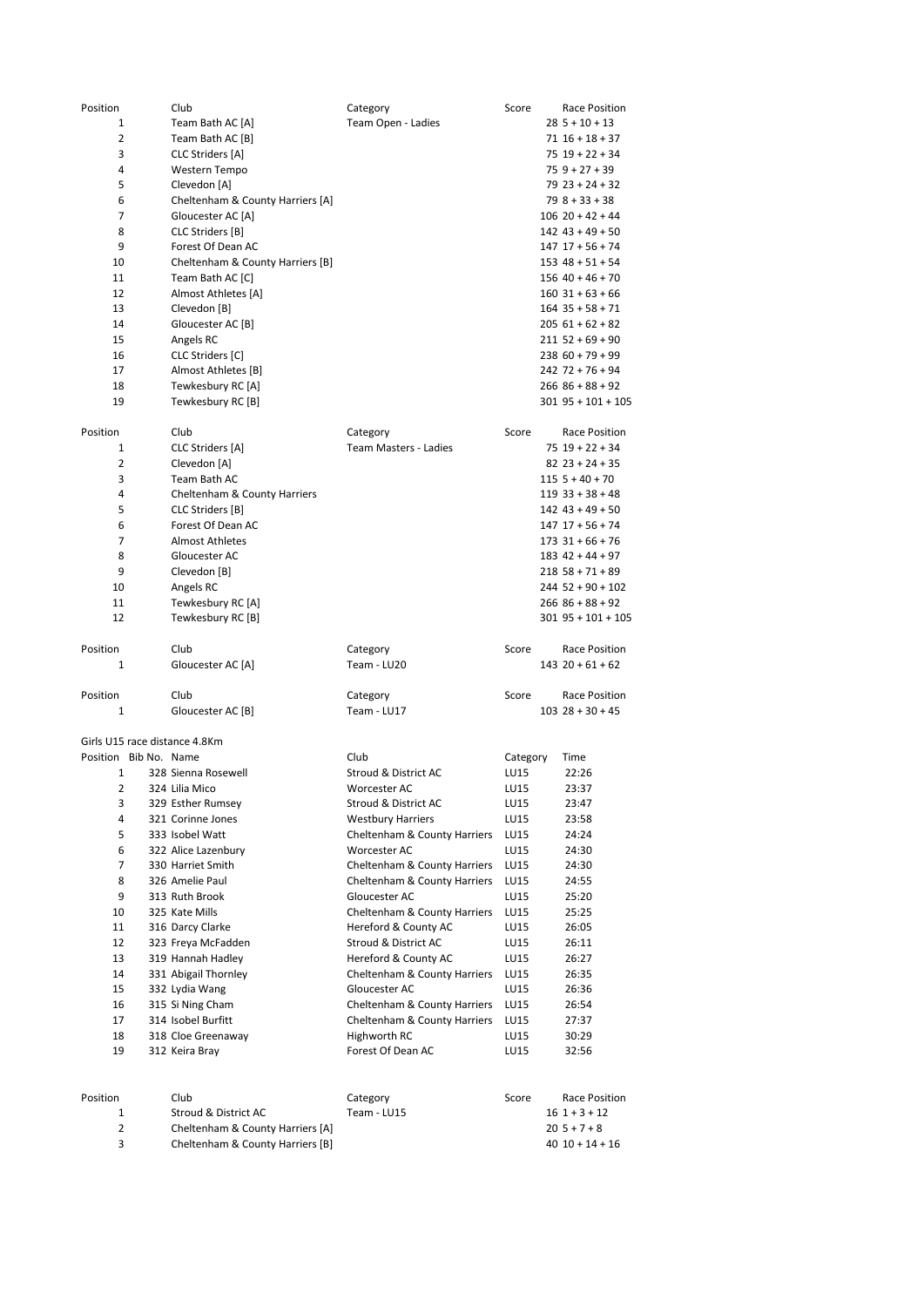| Girls U13 race distance 2.7Km |  |  |  |  |
|-------------------------------|--|--|--|--|
| Position Bib No. Name         |  |  |  |  |

| s U13 race distance 2.7Km |                    |                      |                                |          |       |  |  |
|---------------------------|--------------------|----------------------|--------------------------------|----------|-------|--|--|
|                           | ition Bib No. Name |                      | Club                           | Category | Time  |  |  |
| 1                         |                    | 309 Maddie Thomson   | Cheltenham & County Harriers   | LU13     | 11:17 |  |  |
| 2                         |                    | 298 Sophie Maxwell   | Team Bath AC                   | LU13     | 11:22 |  |  |
| 3                         |                    | 288 Olivia Avery     | Cheltenham & County Harriers   | LU13     | 12:00 |  |  |
| 4                         |                    | 295 Lucy Hillary     | <b>Bourton Roadrunners</b>     | LU13     | 12:07 |  |  |
| 5                         |                    | 301 Poppy Oliver     | Forest Of Dean AC              | LU13     | 12:14 |  |  |
| 6                         |                    | 308 Lucy Tebbett     | Worcester AC                   | LU13     | 12:15 |  |  |
| $\overline{7}$            |                    | 287 Evie Avery       | Cheltenham & County Harriers   | LU13     | 12:21 |  |  |
| 8                         |                    | 296 Verity Lilley    | Cheltenham & County Harriers   | LU13     | 12:43 |  |  |
| 9                         |                    | 291 Millie Cossins   | Stroud & District AC           | LU13     | 12:47 |  |  |
| 10                        |                    | 302 Ella Purves      | Worcester AC                   | LU13     | 12:50 |  |  |
| 11                        |                    | 290 Lucy Bull        | Swindon Harriers               | LU13     | 12:54 |  |  |
| 12                        |                    | 310 Megan Troughton  | <b>Westbury Harriers</b>       | LU13     | 12:58 |  |  |
| 13                        |                    | 303 Sophie Purves    | Worcester AC                   | LU13     | 13:06 |  |  |
| 14                        |                    | 307 Maya Stroud      | Hereford & County AC           | LU13     | 13:25 |  |  |
| 15                        |                    | 226 Maria Woodward   | <b>Tockington Manor School</b> | LU13     | 13:32 |  |  |
| 16                        |                    | 225 Katie Woodhouse  | <b>Tockington Manor School</b> | LU13     | 13:46 |  |  |
| 17                        |                    | 222 Elsie Lewis      | <b>Tockington Manor School</b> | LU13     | 13:47 |  |  |
| 18                        |                    | 289 Freya Braiden    | Cheltenham & County Harriers   | LU13     | 14:00 |  |  |
| 19                        |                    | 223 Amelia Ricciardi | <b>Tockington Manor School</b> | LU13     | 14:15 |  |  |
| 20                        |                    | 299 Brooke Michael   | <b>Westbury Harriers</b>       | LU13     | 14:23 |  |  |
| 21                        |                    | 221 Ella Greenbank   | <b>Tockington Manor School</b> | LU13     | 14:51 |  |  |
| 22                        |                    | 220 Delilah Burch    | <b>Tockington Manor School</b> | LU13     | 15:03 |  |  |
| 23                        |                    | 293 Eloise Greenaway | Unattached                     | LU13     | 16:26 |  |  |
| 24                        |                    | 286 Anna Anderson    | Cheltenham & County Harriers   | LU13     | 18:26 |  |  |
|                           |                    |                      |                                |          |       |  |  |

| Position | Club                               | Category    | Score | Race Position       |
|----------|------------------------------------|-------------|-------|---------------------|
| 1        | Cheltenham & County Harriers [A]   | Team - LU13 |       | $111 + 3 + 7$       |
|          | Worcester AC                       |             |       | $296+10+13$         |
| 3        | <b>Tockington Manor School [A]</b> |             |       | $48$ $15 + 16 + 17$ |
| 4        | Cheltenham & County Harriers [B]   |             |       | $50$ $8 + 18 + 24$  |
| 5        | <b>Tockington Manor School [B]</b> |             |       | $62$ $19 + 21 + 22$ |